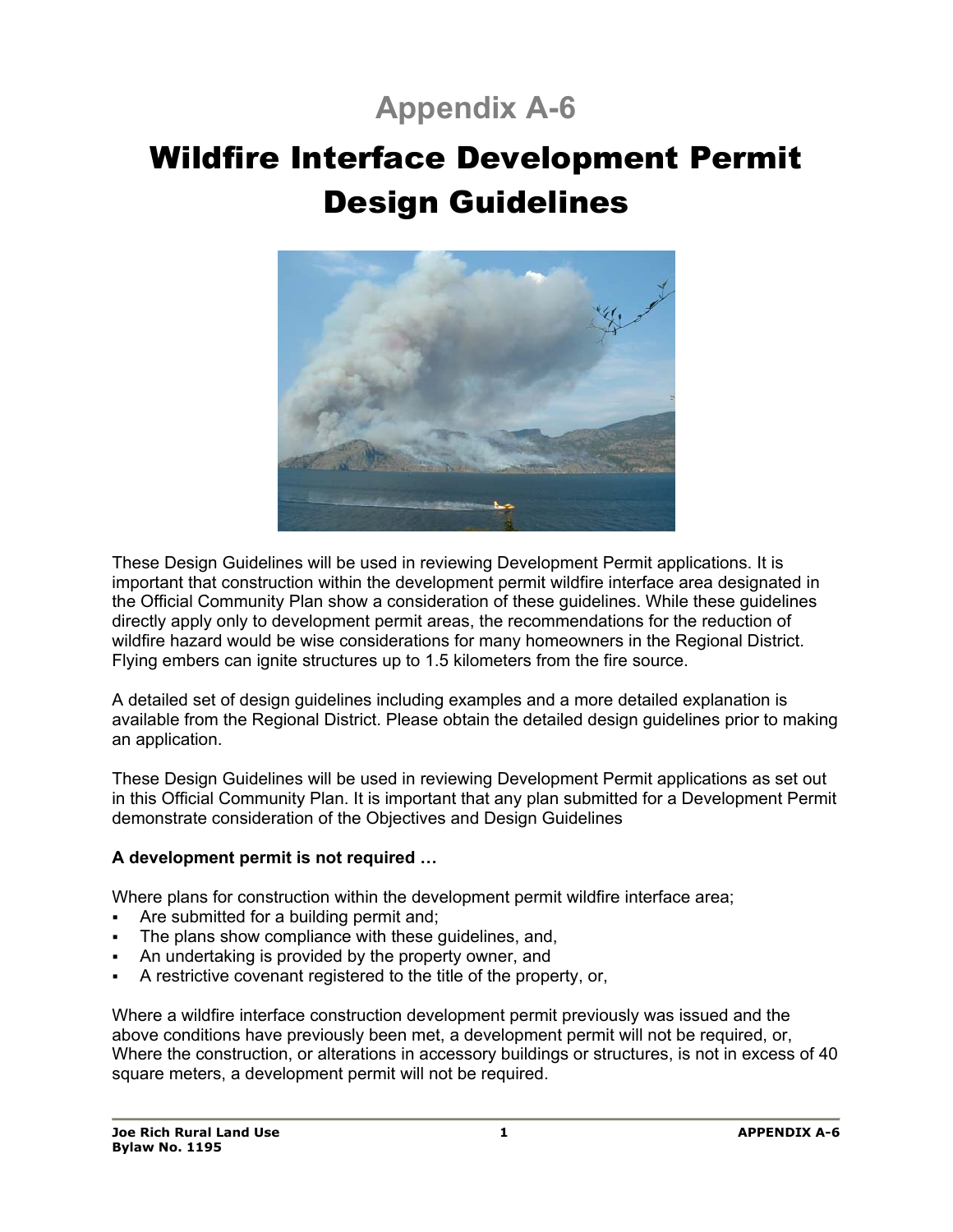## **Introduction**

The Okanagan has a naturally dry climate and a large community interface with forested land. Homes have been lost to wildfire and it will be an ever-present danger in the valley.



 An important part of reducing wildfire hazard involves modifying how individual homes are constructed near areas of forested public land such as provincial forest or large forested parks. The accumulation of small choices such as siding material, building material, screening of soffits, screening the tops of chimneys, using noncombustible landscape mulch, and the choice of landscape plants, can add up to either saving or losing a home to wildfire.

The basis for the Guidelines is the document

"FireSmart, Protecting Your Community from Wildfire" supported by the Alberta Department of Sustainable Resource Development, the British Columbia Forest Service, Natural Resources Canada, most Canadian provinces and endorsed by the report of the Province of BC "2003 Firestorm Provincial Review".

The design guidelines do not cover all measures for wildfire hazard reduction possible but are minimum standards that focus mainly on new home construction, large additions, and their immediate vicinity. A good source for additional information is www.for.gov.bc.ca/protect/safety/. The Planning Department of the Regional District also has brochures available.

## **Zones of Fuel Management**

The design guidelines are based upon the typical Priority 1 zone of 10 metres from the building established for flat land. While these guidelines represent some minimum requirements, it is advisable to consider a larger Priority 1 zone for properties on a slope, especially on the downhill side. There are three priority areas as outlined in "Fire Smart, Protecting Your Community from Wildfire":

*Priority 1 zone* is within 10 metres (30 feet) of a building and is the most critical zone. The development permit deals only with this area. While these design guidelines deal with the typical situation, a property owner may wish to consider widening the priority area if located on a slope, especially on the downhill side.

*Priority 2 zone* begins 10 metres (30 feet) from a building and extends to 30 metres (100 feet) depending upon topography. The more the land slopes, the more the zone should be extended. Radiant heat and burning embers originating from an area this close to a structure may cause it to burn. Vegetation and potential fuels in this area should be managed to reduce fire intensity and rate of spread by methods such as removing dead needles, dead wood and combustible debris from the ground, removing any tree limbs within 2 metres of the ground, and spacing trees so that no tree limb is closer than 3 metres to the next.

*Priority 3 zone* begins 30 metres from a building and extend to 200 metres or more. High intensity crown fires that occur in this zone may be a potential high source of burning embers.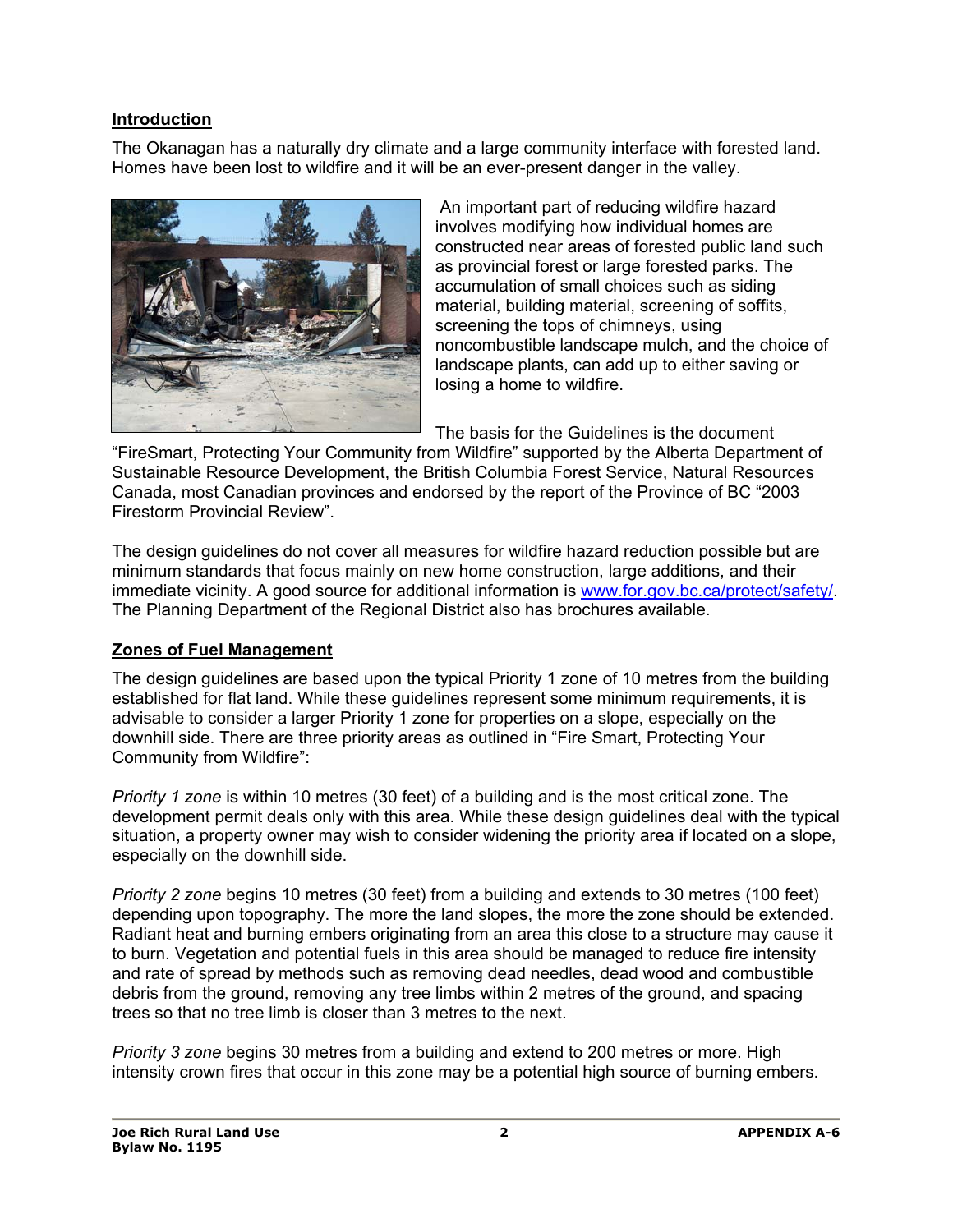The guidelines reduce the level of the threat to structures from wildfire but do not eliminate it.

## *Objective*

The objective is to reduce the susceptibility to wildfire of new construction or large additions near the provincial forest interface, or the interface with large forested parks.



## *Guidelines*

**1. Roofing – The roof covering shall conform to Class A, B or C fire resistance as defined in the BC Building Code.** 



Roofs catching fire are the number one cause of building losses during a wildfire event. The roof presents a large, flat area that fire embers can land on and start a new fire. Roofing material has several classifications with Class A being the most fire resistant. Some materials that either fall within the rating system or, can be obtained in forms that meet Class A, B or C requirements, include composite (asphalt and fiberglass) shingles, concrete or clay tile, metal roofing, and factory treated wood shake roofing.

*2.* **Exterior Wall Finishes – Any material used for exterior wall finishes should be fire resistant such as stucco, metal siding, brick, cement shingles, concrete block, poured concrete, logs or heavy timbers as defined in the BC Building Code, and rock.** 

Second only to the roof material, siding material is the part of the building most prone to ignite in a wildfire event. The intense heat of the fire itself, fire embers, and burning vegetation at the base of the wall, can individually or all together cause the side of a building to catch fire.



**3. Chimneys – All chimneys should have spark arrestors made of 12 gauge (or better) welded or woven wire mesh with mesh openings of less than 12 millimetres.**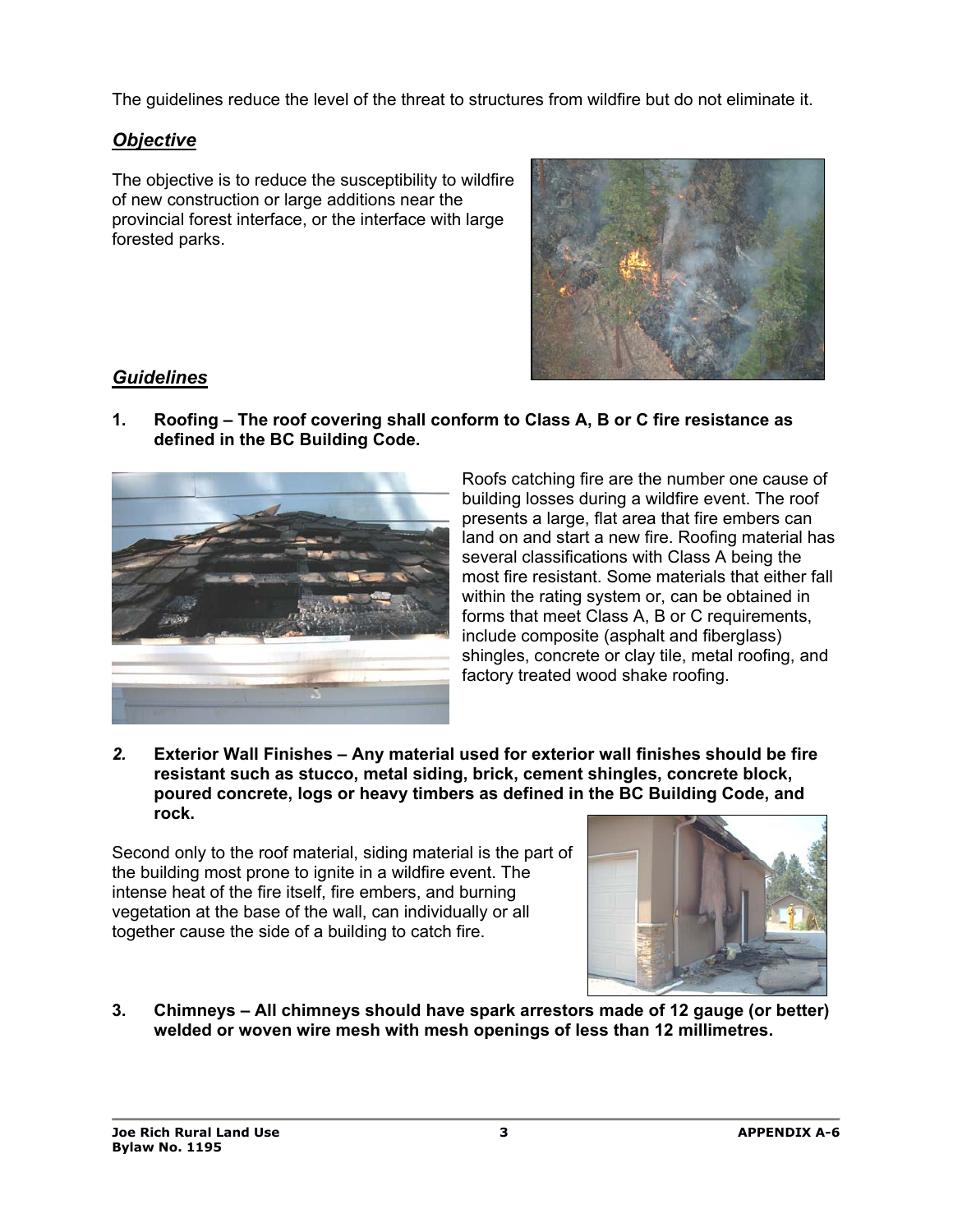

Chimneys can present a serious hazard as a source of sparks that can start fires, and as a way for burning embers to enter a building.

**4. Eaves, vents, and openings – All eaves, attic and under floor openings should be screened with corrosion-resistant, 3-millimetre noncombustible wire mesh (as a minimum).** 



Vents are important for the healthy air exchange and moisture escape required in a building. They also are ready-made accesses into a building. Unprotected eaves can allow burning embers to enter and also allow flames that are spreading up a wall to penetrate into the roof structure.

**5. Windows and glazing – All windows must be double paned or tempered.** 

Glass can be shattered by the heat of a fire and create openings for fire and burning debris to enter the building. It is highly unlikely that an interior will ignite from thermal radiation through intact glass.

A single pane thickness of glass is most susceptible to collapse. The larger the pane of glass, the more likely it is to shatter.



- **6. Balconies, decks and porches** 
	- **a. Decks should be constructed of heavy timber as defined in the BC Building Code, or, with 1-hour fire resistant rated assemblies or noncombustible construction as defined by the BC Building Code.**
	- **b. Manufactured homes should be skirted with a fire resistant material as outlined in the previous guideline for exterior wall finishes.**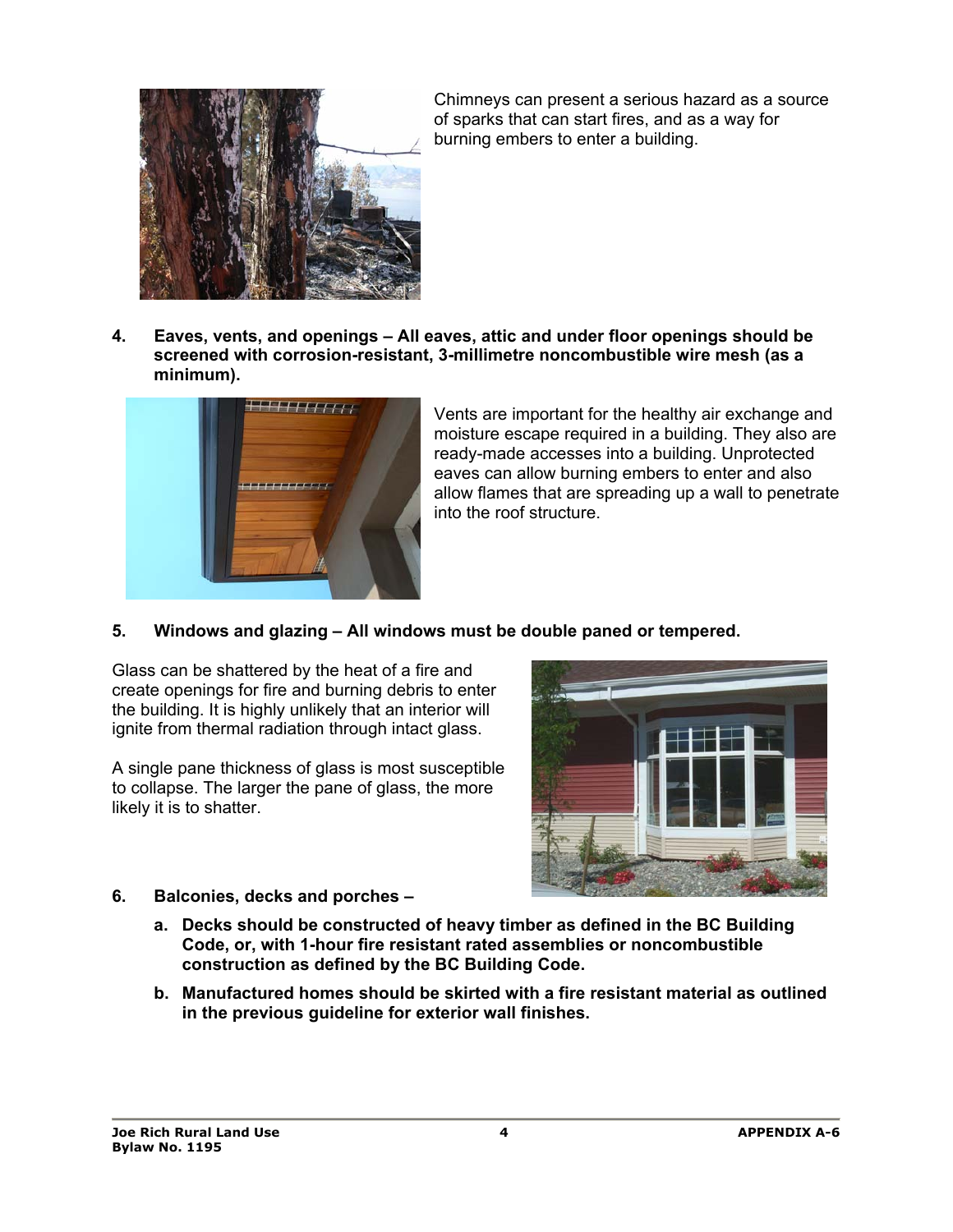As with roofs, decks present a large horizontal surface for burning embers to land on and take hold. In addition, decks have an undersurface that also can be a source of fuel for fires. It is important to consider the vulnerability of decks to fire from both above and below.

**7. Landscaping on the property within 10 metres (Priority 1 zone) of a building shall not include coniferous evergreen shrubs such as junipers, mugo pines, or coniferous evergreen hedges.** 



There are three priority zones for the modification of vegetation to reduce wildfire hazard. Priority Zone 1, the most important, is within 10 metres (30 feet) of the building. Without fuel modification in this critical area, the fire intensity and the rate of spread can make firefighting difficult or impossible.

Coniferous evergreen shrubs are resinous and have a large surface area. They are an excellent fuel for fire and can be a source of flames and sparks that can enter a building. Coniferous evergreen shrubs can also be a source of heat that can burn or melt

materials and shatter windows.

It is important to choose plants that are less combustible and burn with less intensity. Deciduous shrubs (shrubs that lose their leaves in the winter), broad-leaved evergreen shrubs (such as bearberry, Oregon grape, cotoneaster, rhododendrons, etc.), perennials, annuals and trimmed grass are preferred.

- **8. No additional or new coniferous evergreen trees are to be planted within 10 metres of the building.**
- **9. It is not advisable to retain previously existing mature coniferous evergreen trees within 10 metres (Priority 1 zone) of the building. Any coniferous evergreen trees that are to be retained on the property that lie within 10 metres (Priority 1 zone) of the building must;** 
	- **a. Have limbs pruned such that they are at least 2 meters above the ground.**
	- **b. Be spaced so that they have 3 metres between crowns. (In other words, the tips of the branches of a tree are no closer than 3 meters to the tips of the branches of another).**
	- **c. No limbs should be within 3 meters of the building or attachments such as balconies.**

Evergreen trees contain resin, have needles that provide a lot of surface area, and are excellent fuel for fires. Close to a building, they act as a ladder that allows the fire to climb onto the building, under eaves and leap onto roofs. They can



also be a source of heat that shatters windows. Deciduous trees are a safer alternative in the Priority 1 area. However, the measures outlined here somewhat limit the hazard should the choice be made to retain pre-existing evergreen trees in the Priority 1 area. White pine,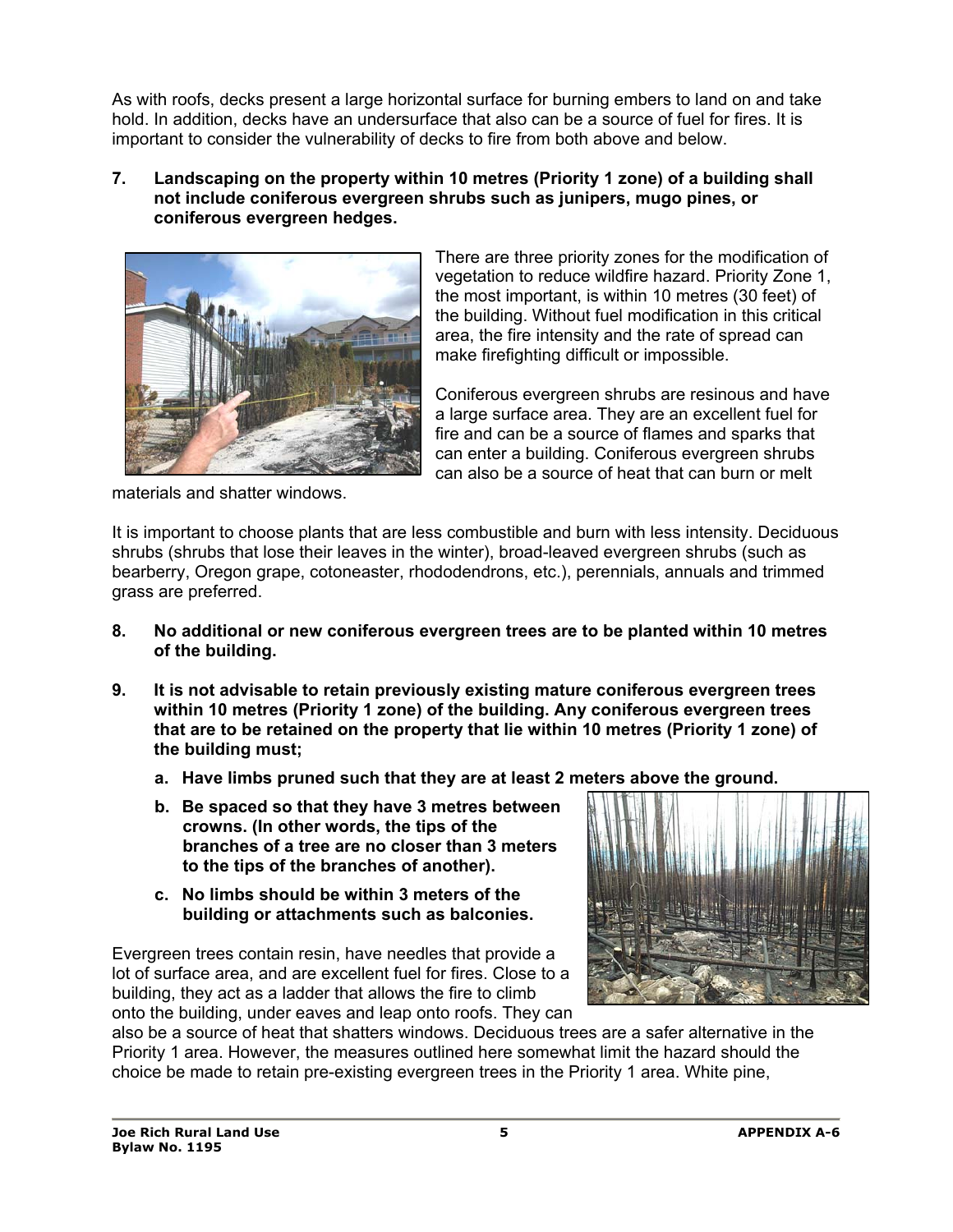ponderosa pine and western larch have a medium flammability while most other coniferous evergreens are highly flammability.

**10. Landscaping on the property within 10 metres (Priority 1 zone) of a building shall use only noncombustible landscape mulches.** 



Areas covered with landscape mulches are a large horizontal surface for embers to land on, much like roofs and decks. Some commonly used mulch, such as bark chips, are also highly flammable. The combination of flammability and a large surface area creates a perfect environment for fire. Combustible fuel sources should not be located next to a building.

Various sizes and colours of landscape rock are a common alternative. Another ground covering choice is low-lying plants that are either deciduous (lose their leaves in the fall), or broadleaved evergreen,

trimmed grass, annuals or perennials. The use of landscape fabric can reduce the need for a very thick layer of mulch.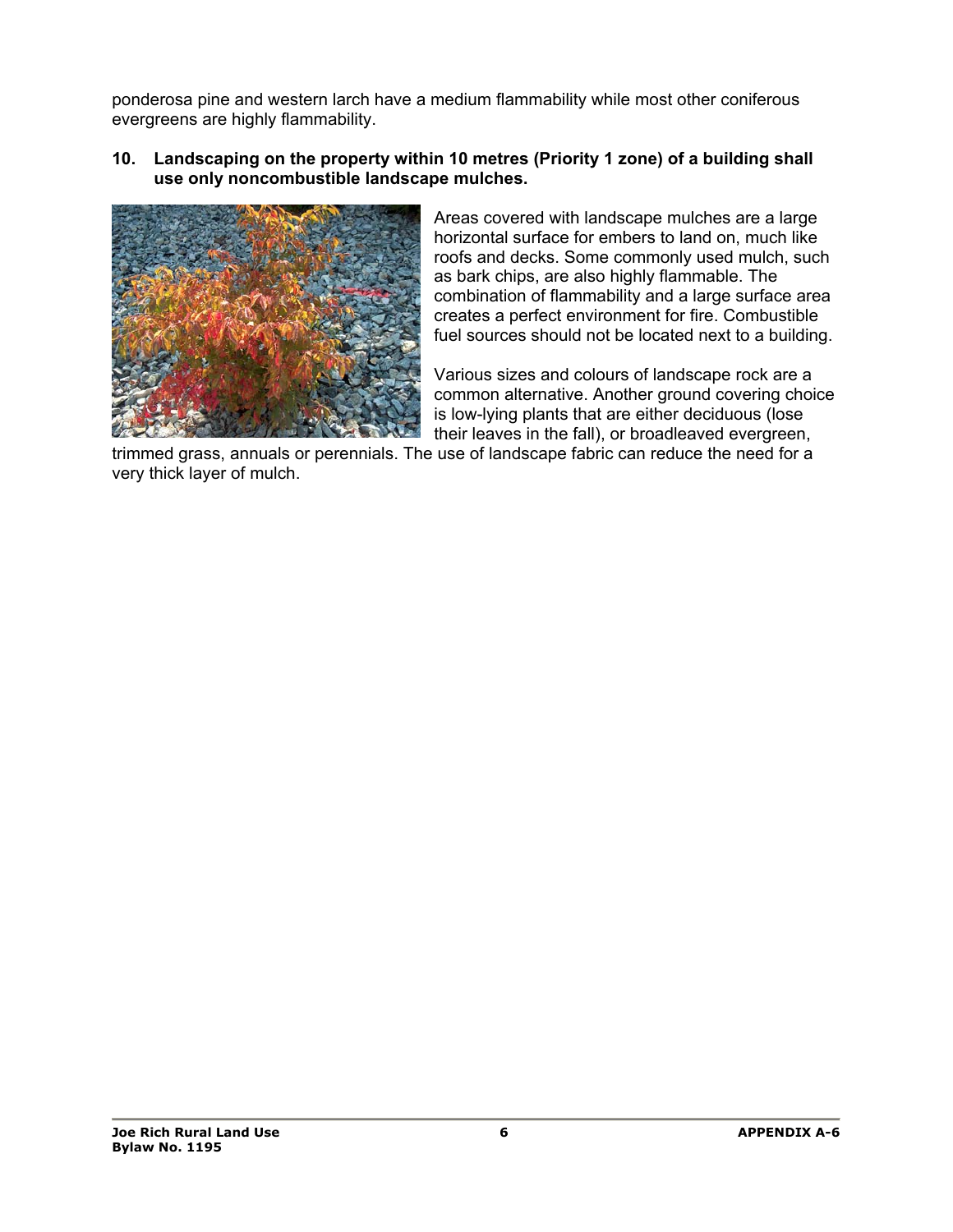| <b>FORM C</b>                                                                                               |                     | (Buildings Only)                                                                   |                                                                                                                               |
|-------------------------------------------------------------------------------------------------------------|---------------------|------------------------------------------------------------------------------------|-------------------------------------------------------------------------------------------------------------------------------|
| (Section 219.81)<br>Province of                                                                             |                     |                                                                                    |                                                                                                                               |
| <b>British Columbia</b>                                                                                     |                     |                                                                                    |                                                                                                                               |
|                                                                                                             |                     | <b>GENERAL INSTRUMENT - PART 1</b> (This area for Land Title Office use)           |                                                                                                                               |
|                                                                                                             |                     |                                                                                    | . APPLICATION: (Name, address, phone number and signature of applicant, applicant's solicitor or agent)                       |
|                                                                                                             |                     |                                                                                    |                                                                                                                               |
|                                                                                                             |                     |                                                                                    |                                                                                                                               |
|                                                                                                             |                     |                                                                                    |                                                                                                                               |
| (PID)                                                                                                       | (LEGAL DESCRIPTION) | PARCEL IDENTIFIER(S) AND LEGAL DESCRIPTION(S) OF LAND:*                            |                                                                                                                               |
| $\ast$                                                                                                      | $\ast$              |                                                                                    |                                                                                                                               |
|                                                                                                             |                     |                                                                                    |                                                                                                                               |
| <b>NATURE OF INTEREST:*</b>                                                                                 |                     |                                                                                    |                                                                                                                               |
| <b>DESCRIPTION</b>                                                                                          |                     | <b>DOCUMENT REFERENCE</b><br>(page and paragraph)                                  | PERSON ENTITLED TO INTEREST                                                                                                   |
| Section 219 Covenant                                                                                        |                     | <b>Entire Instrument</b>                                                           | Transferee                                                                                                                    |
|                                                                                                             |                     |                                                                                    |                                                                                                                               |
| TERMS: Part 2 of this Instrument consists of (select one only)<br><b>Filed Standard Charge Terms</b><br>(a) |                     | D.F. No.                                                                           |                                                                                                                               |
| <b>Express Charge Terms</b><br>(b)                                                                          |                     | Annexed as Part 2                                                                  |                                                                                                                               |
| Release<br>(c)                                                                                              |                     | There is no Part 2 of this instrument                                              |                                                                                                                               |
|                                                                                                             |                     |                                                                                    | A selection of (a) includes any additional or modified terms referred to in Item 7 or in a schedule annexed to this           |
|                                                                                                             |                     |                                                                                    | instrument. If (c) is selected, the charge described in Item 3 is released or discharged as a charge on the land described in |
| Item 2.                                                                                                     |                     |                                                                                    |                                                                                                                               |
| TRANSFEROR(S):*                                                                                             |                     |                                                                                    |                                                                                                                               |
| $\ast$                                                                                                      |                     |                                                                                    |                                                                                                                               |
|                                                                                                             |                     |                                                                                    | 6                                                                                                                             |
|                                                                                                             |                     | TRANSFEREE(S): (Including occupation(s), postal addresses(es) and postal code(s))* |                                                                                                                               |
|                                                                                                             |                     |                                                                                    | REGIONAL DISTRICT OF CENTRAL OKANAGAN, 1450 KLO Road, Kelowna, BC, V1W 3Z4                                                    |
|                                                                                                             |                     |                                                                                    |                                                                                                                               |
| ADDITIONAL OR MODIFIED TERMS:*                                                                              |                     | N/A                                                                                |                                                                                                                               |
|                                                                                                             |                     |                                                                                    | $_{.8}$<br>$EXECUTION(S):$ ** This instrument creates, assigns, modifies enlarges discharges or governs the priority of the   |
|                                                                                                             |                     |                                                                                    | interest(s) described in Item 3 and the Transferor(s) and every other signatory agree to be bound by this instrument, and     |
|                                                                                                             |                     | acknowledge(s) receipt of a true copy of the filed standard charge terms, if any.  |                                                                                                                               |
| Officer Signature(s)                                                                                        |                     | <b>Execution Date</b>                                                              | Party(ies) Signature(s)                                                                                                       |
|                                                                                                             |                     | $\mathbf{M}$<br>Y<br>D                                                             |                                                                                                                               |
|                                                                                                             |                     |                                                                                    |                                                                                                                               |
|                                                                                                             |                     | $\ast$                                                                             |                                                                                                                               |
|                                                                                                             |                     |                                                                                    |                                                                                                                               |
|                                                                                                             |                     |                                                                                    |                                                                                                                               |
|                                                                                                             |                     |                                                                                    |                                                                                                                               |

LAND TITLE ACT *Wildfire Covenant*

OFFICER CERTIFICATION:

Your signature constitutes a representation that you are a solicitor, notary public or other person authorized by the Evidence Act, R.S.B.C. 1979, C.116, to take affidavits for use in British Columbia and certifies the matters set out in Part 5 of the Land Title Act as they pertain to the execution of this instrument.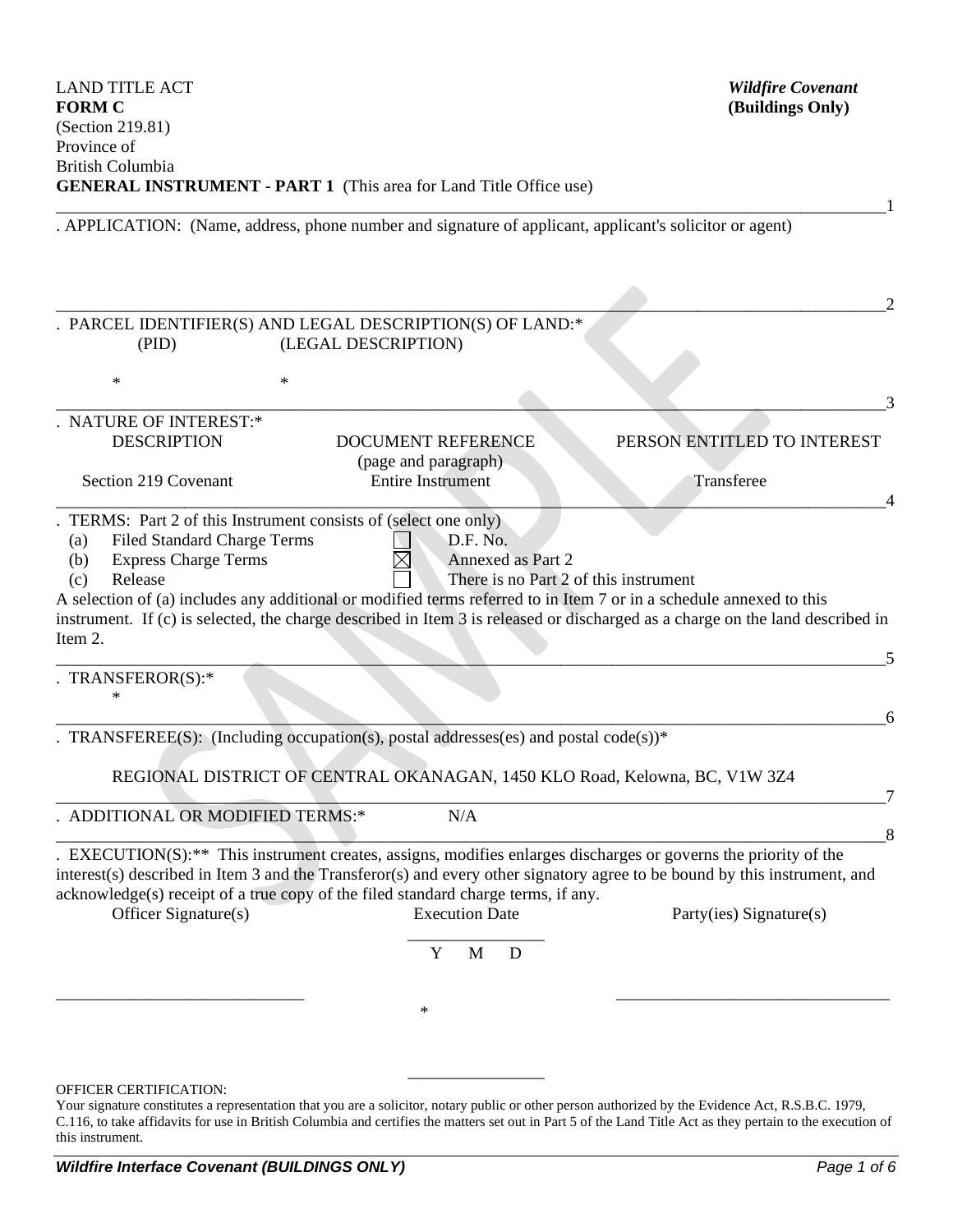- \* If space insufficient, enter "SEE SCHEDULE" and attach schedule in Form E.
- If space insufficient, continue executions on additional page(s) in Form  $D$ .

| THIS INDENTURE made the | dav of | . 20 |
|-------------------------|--------|------|
|                         |        |      |

#### BETWEEN:

\* *(hereinafter called the "Transferor")*

### AND

REGIONAL DISTRICT OF CENTRAL OKANAGAN a regional district 1450 K.L.O. Road, Kelowna, B.C. V1W 3Z4

*(hereinafter called the "Transferee")*

OF THE FIRST PART

# OF THE SECOND PART

A. WHEREAS the Transferor is the registered owner in fee simple of all and singular that certain parcel(s) or tract(s) of land and premises, situate, lying and being in the Kelowna Assessment area, in the Province of British Columbia, more particularly known and described as:

*Parcel Identified: \* Lot: \* Osoyoos Division Yale District Plan: \**

*(hereinafter called the "Lands")*

- B. AND WHEREAS pursuant to Section 219 of the *Land Title Act*, R.S.B.C. 1996 C.250, there may be registered a covenant against the title to the Lands subject to the covenant, and such covenant is enforceable against the Transferor and the successors in title of the Transferor even if the covenant is not annexed to land owned by the Transferee;
- C. AND WHEREAS a building permit for a residence has been applied for by the Transferor from the Regional District of Central Okanagan for a structure indicated as requiring a *wildfire hazard development permit.*
- D. AND WHEREAS a development permit is not required where a previous development permit or covenant has been registered on the title of the property and all the conditions addressed in the previous development permit or covenant have been met and those conditions will not be affected;
- E. AND WHEREAS the parties have agreed that based upon the development permit requirements of the Regional District this Covenant should be registered against title to the Lands pursuant to Section 219 of the *Land Title Act.*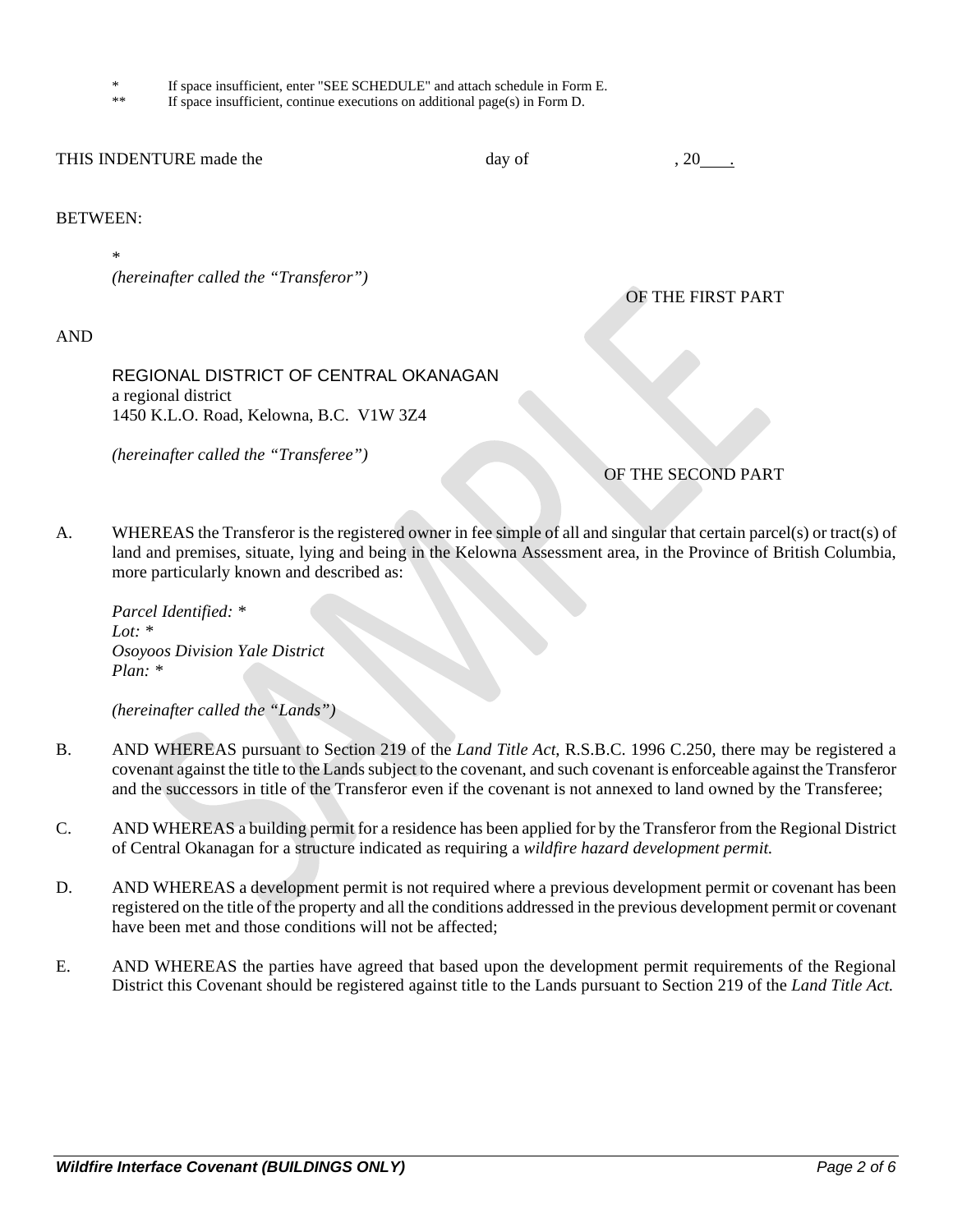NOW THEREFORE in consideration of the promises set forth in this Covenant and other good and valuable consideration, the receipt and sufficiency of which is hereby acknowledged, the parties hereby agree as follows:

- 1. No building may be used or occupied unless the building is maintained as follows:
	- a) Roofing The roof covering shall conform to Class A, B or C fire resistance as defined in the BC Building Code.
	- b) Exterior Wall Finishes Any material used for exterior wall finishes shall be fire resistant such as stucco, metal siding, brick, cement shingles, concrete block, poured concrete, logs or heavy timbers as defined in the BC Building Code, and rock.
	- c) Chimneys All chimneys shall have spark arrestors made of 12 gauge (or better) welded or woven wire mesh with mesh openings of less than 12 millimetres.
	- d) Eaves, vents, and openings All eaves, attic and under floor openings shall be screened with corrosionresistant, 3-millimetre noncombustible wire mesh (as a minimum).
	- e) Windows and glazing All windows must be double paned or tempered.
	- f) Balconies, decks and porches
		- i. Decks shall be constructed of heavy timber as defined in the BC Building Code, or, with 1-hour fire resistant rated assemblies or noncombustible construction as defined by the BC Building Code; or equivalent alternative as approved by the Regional District Building Inspector.
		- ii. Manufactured homes shall be skirted with a fire resistant material as outlined in the previous guideline for exterior wall finishes.
	- g) Landscaping on the lands within 10 metres of a building shall not include coniferous evergreen shrubs such as junipers, mugo pines, or coniferous evergreen hedges.
	- h) No additional or new coniferous evergreen trees are to be planted within 10 metres of the building.
	- i) Any coniferous evergreen trees that are to be retained on the lands that lie within 10 metres of the building must;
		- i. Have limbs pruned such that they are at least 2 meters above the ground.
		- ii. Be spaced so that they have 3 metres between crowns. (In other words, the tips of the branches of a tree are no closer than 3 meters to the tips of the branches of another).
		- iii. No limbs should be within 3 meters of the building or attachments such as balconies.
	- j) Landscaping on the lands within 10 metres of a building shall use only noncombustible landscape mulches.
- 2. The Transferor agrees to ensure that all authorities having jurisdiction have unrestricted access to the lands for the purposes of fire fighting, suppression, control and prevention.
- 3. The Transferor does hereby, on behalf of the Transferor and the Transferors heirs, executors, administrators, successors and assigns, remise, release, indemnify and save harmless the Transferee, its officers, officials, employees or agents from any and all claims, causes of action, loss or suits of whatever nature of kind including, without limitation, claims for property damage, personal injury or death arising out of or in any way connected with the fire hazard existing on the lands. The Transferor does further agree that the Transferee shall have no obligation to ensure compliance with or enforce the terms of this Covenant or to do any act or thing in connection with the fire hazard or this Covenant, which at all times shall remain the responsibility of the Transferor and Transferors heirs, executors, administrators, successors, assigns and successors in title.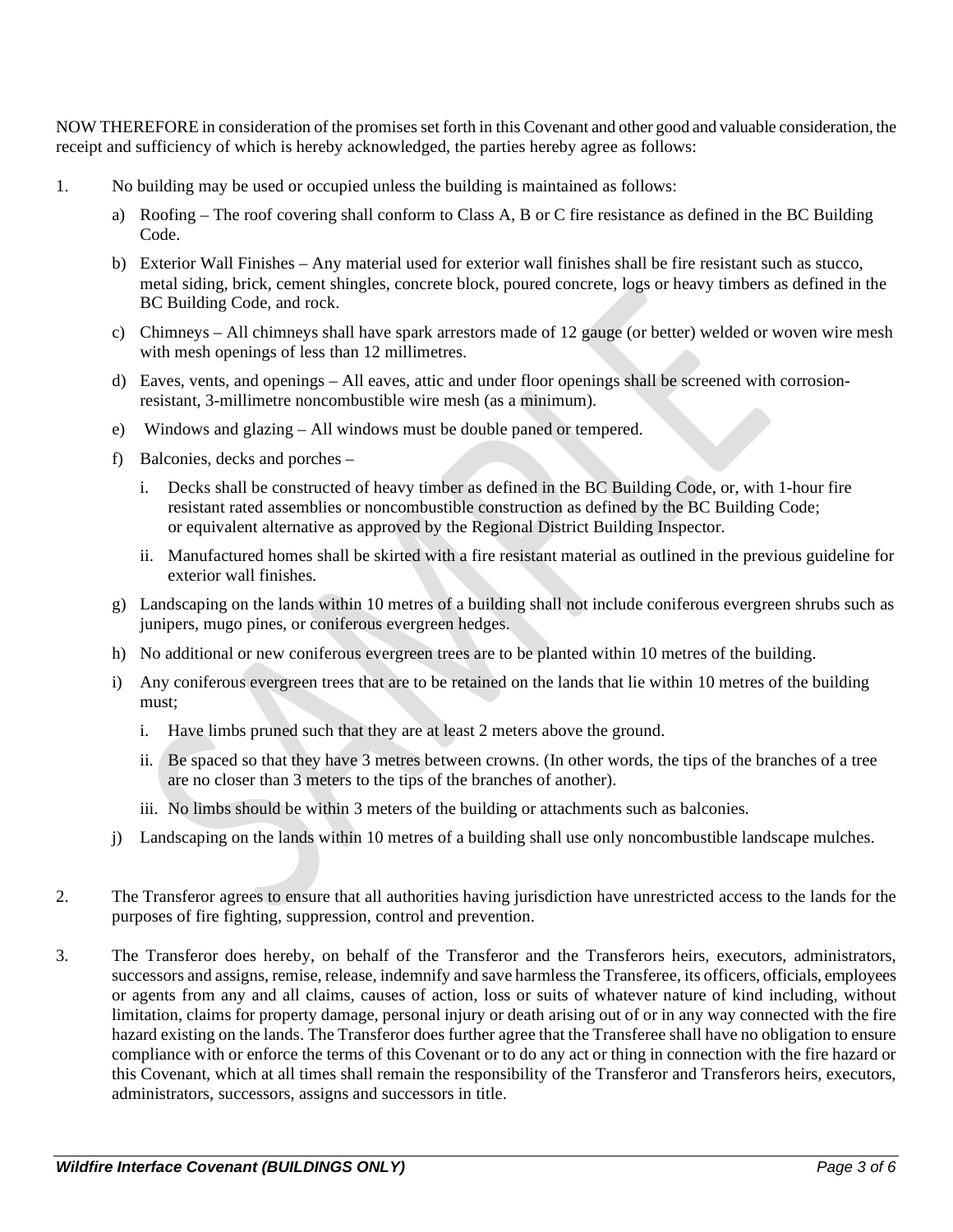- 4. Pursuant to Section 219 of the *Land Title Act*, the covenants herein contained shall be covenants running with the lands and shall ensure to the benefit of and be binding upon the Transferor and the Transferors heirs, executors, administrators, successors, assigns and successors in title.
- 5. In this Covenant unless the context otherwise requires, the singular includes the plural and vice versa.
- 6. This Covenant will be interpreted according to the laws of the Province of British Columbia.
- 7. If any part of this Covenant are found to be illegal or unenforceable, that part will be considered separate and severable and the remaining parts will not be affected thereby and will be enforceable to the fullest extent permitted by law.
- 8. Nothing contained or implied in this Covenant shall prejudice or affect the exercise of any of the Transferees functions under any source of authority including, without limitation, any statutes, regulations, bylaws, orders or other constating documents, all of which may be fully and effectively exercised by the Transferee.
- 9. The Transferor will do or cause to be done all things and execute or cause to be executed all documents and give such further and other assurances which may be reasonably necessary to give proper effect to the intent of this Covenant.
- 10. This Covenant will not be modified or discharged except in accordance with the provisions of Section 219(9) of the *Land Title Act.*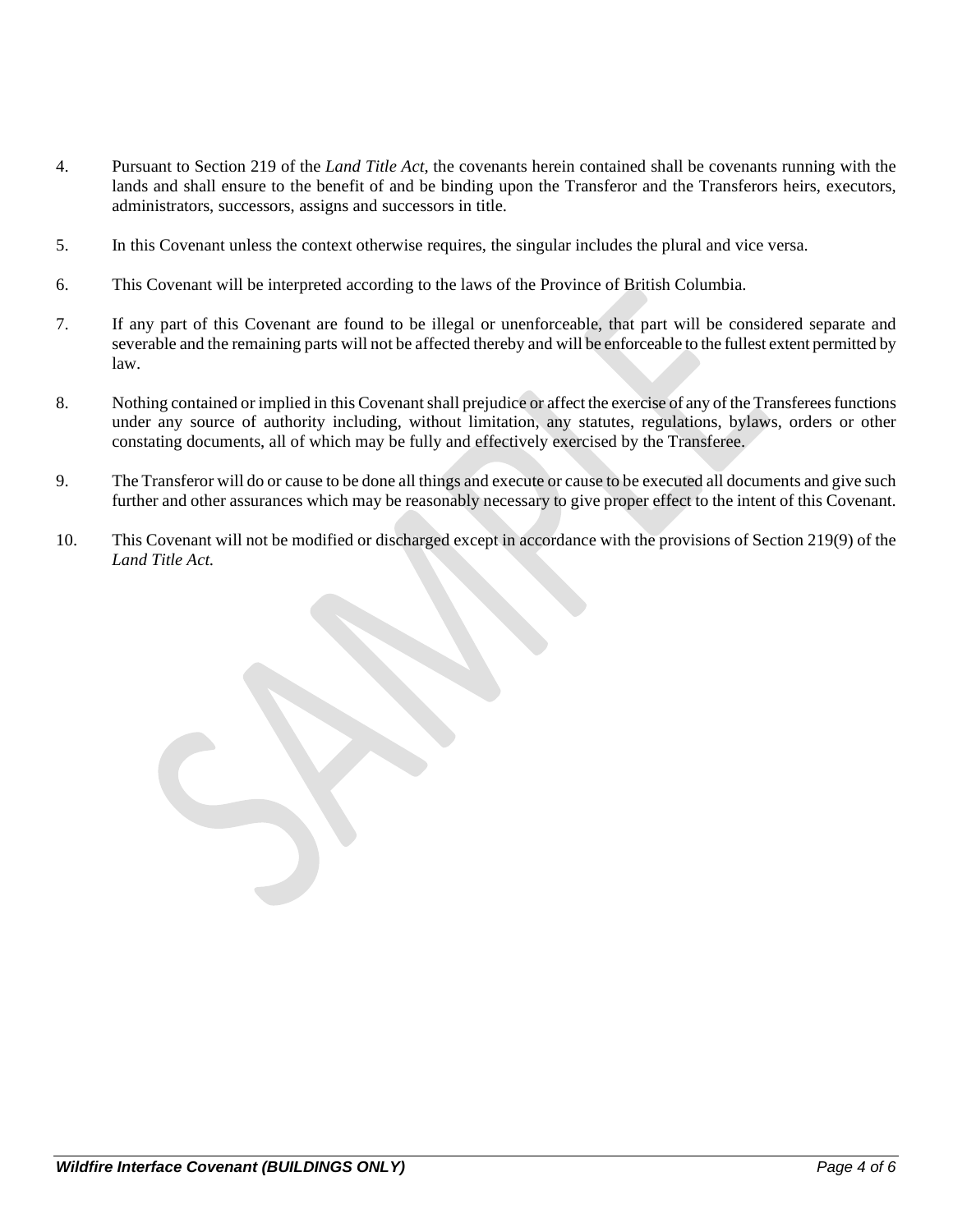APPLICATION: (Name, address, phone number and signature of applicant, applicant's solicitor or agent)

\_\_\_\_\_\_\_\_\_\_\_\_\_\_\_\_\_\_\_\_\_\_\_\_\_\_\_\_\_\_\_\_\_\_\_\_\_\_\_\_\_\_\_\_\_\_\_\_\_\_\_\_\_\_\_\_\_\_\_\_\_\_\_\_\_\_\_\_\_\_\_\_\_\_\_\_\_\_\_\_\_\_\_\_\_\_\_\_\_\_\_\_\_\_\_\_\_

|                                                                                                                                                                                                                                                                                                                                                                                                                                        |                                                                               | signature of applicant, applicant's solicitor or agent |
|----------------------------------------------------------------------------------------------------------------------------------------------------------------------------------------------------------------------------------------------------------------------------------------------------------------------------------------------------------------------------------------------------------------------------------------|-------------------------------------------------------------------------------|--------------------------------------------------------|
| PARCEL IDENTIFIER(S) AND LEGAL DESCRIPTION(S) OF LAND:*<br>(PID)<br>$\ast$<br>$\ast$                                                                                                                                                                                                                                                                                                                                                   | (LEGAL DESCRIPTION)                                                           |                                                        |
|                                                                                                                                                                                                                                                                                                                                                                                                                                        |                                                                               |                                                        |
| <b>NATURE OF INTEREST:*</b><br><b>DESCRIPTION</b><br><b>INTEREST</b><br>Priority Agreement granting<br>Covenant _____________ priority<br>Over Mortgage                                                                                                                                                                                                                                                                                | <b>DOCUMENT REFERENCE</b><br>(page and paragraph)<br><b>Entire Instrument</b> | PERSON ENTITLED TO<br>Transferee                       |
| TERMS: Part 2 of this Instrument consists of (select one only)<br><b>Filed Standard Charge Terms</b><br>(a)<br><b>Express Charge Terms</b><br>(b)<br>Release<br>(c)<br>A selection of (a) includes any additional or modified terms referred to in Item 7 or in a schedule annexed to this<br>instrument. If (c) is selected, the charge described in Item 3 is released or discharged as a charge on the land described in<br>Item 2. | D.F. No.<br>Annexed as Part 2<br>There is no Part 2 of this instrument        |                                                        |
| TRANSFEROR(S):*<br>$\ast$                                                                                                                                                                                                                                                                                                                                                                                                              |                                                                               |                                                        |
| TRANSFEREE(S): (Including occupation(s), postal addresses(es) and postal code(s))*                                                                                                                                                                                                                                                                                                                                                     |                                                                               |                                                        |
|                                                                                                                                                                                                                                                                                                                                                                                                                                        | REGIONAL DISTRICT OF CENTRAL OKANAGAN, 1450 KLO Road, Kelowna, BC, V1W 3Z4    |                                                        |
| ADDITIONAL OR MODIFIED TERMS:*                                                                                                                                                                                                                                                                                                                                                                                                         | N/A                                                                           |                                                        |
| EXECUTION(S): <sup>**</sup> This instrument creates, assigns, modifies enlarges discharges or governs the priority of the<br>interest(s) described in Item 3 and the Transferor(s) and every other signatory agree to be bound by this instrument, and<br>acknowledge(s) receipt of a true copy of the filed standard charge terms, if any.<br>Officer Signature(s)                                                                    | <b>Execution Date</b><br>Y<br>D<br>M                                          | Party(ies) Signature(s)                                |
|                                                                                                                                                                                                                                                                                                                                                                                                                                        | $\ast$                                                                        |                                                        |
| OFFICER CERTIFICATION:<br>Your signature constitutes a representation that you are a solicitor, notary public or other person authorized by the Evidence Act, R.S.B.C. 1979, C.116, to take<br>affidavits for use in British Columbia and certifies the matters set out in Part 5 of the Land Title Act as they pertain to the execution of this instrument.                                                                           | If space insufficient, enter "SEE SCHEDULE" and attach schedule in Form E.    |                                                        |

\*\* If space insufficient, continue executions on additional page(s) in Form D.